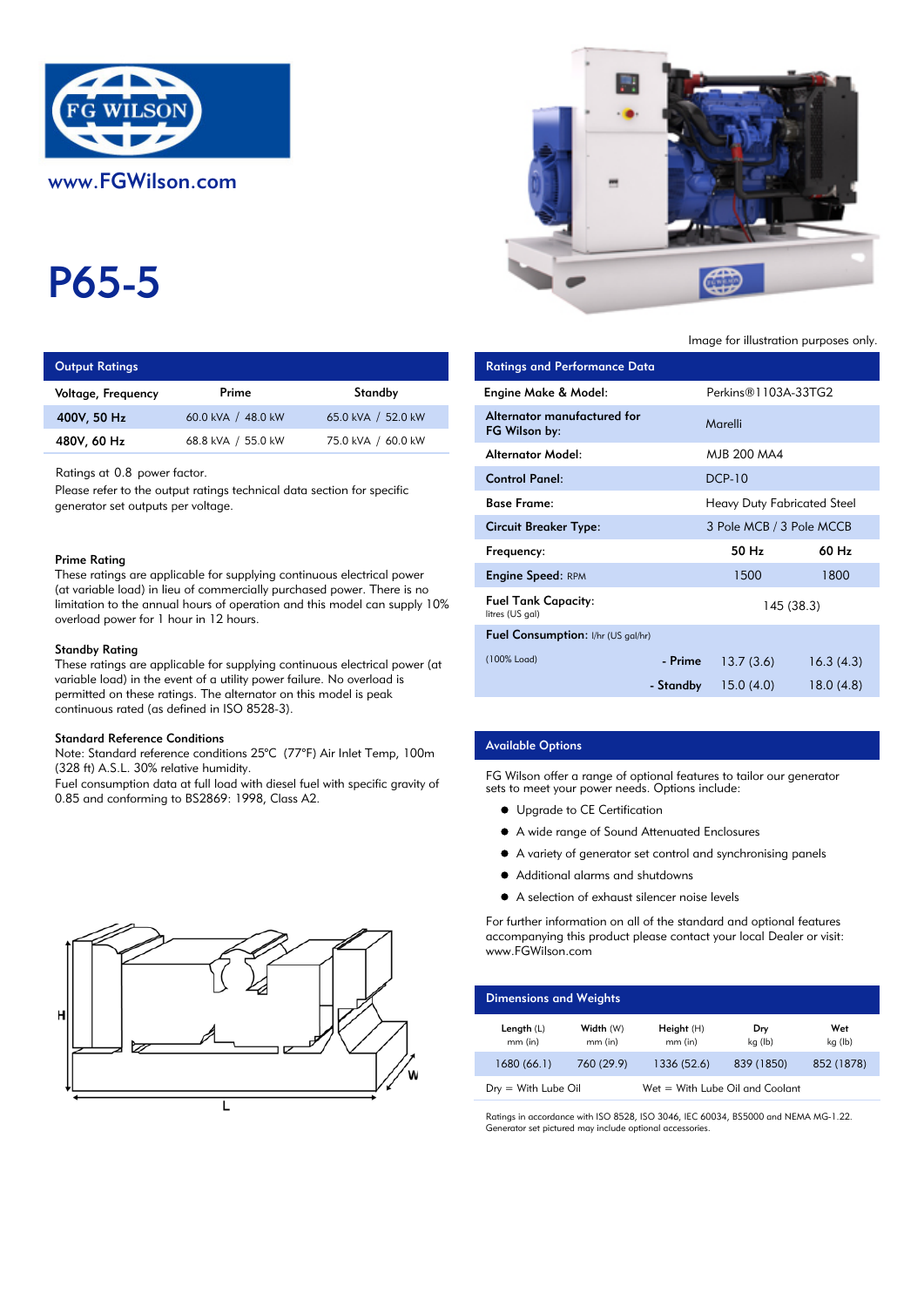| <b>Engine Technical Data</b>                       |                        |                         | <b>Air Systems</b>               |
|----------------------------------------------------|------------------------|-------------------------|----------------------------------|
| No. of Cylinders / Alignment:                      |                        | $3/$ In Line            | Air Filter Ty                    |
| Cycle:                                             |                        | 4 Stroke                | <b>Combustion</b>                |
| Bore / Stroke: mm (in)                             |                        | 105.0 (4.1)/127.0 (5.0) |                                  |
| Induction:                                         |                        | Turbocharged            |                                  |
| <b>Cooling Method:</b>                             |                        | Water                   | Max. Comb<br><b>Restriction:</b> |
| <b>Governing Type:</b>                             |                        | Mechanical              |                                  |
| <b>Governing Class:</b>                            |                        | ISO 8528 G2             |                                  |
| <b>Compression Ratio:</b>                          |                        | 17.25:1                 | <b>Cooling Sys</b>               |
| <b>Displacement:</b> $ $ (cu. in)                  |                        | 3.3(201.4)              | <b>Cooling Sys</b>               |
| <b>Moment of Inertia:</b> $kg \, m^2 \, (lb/in^2)$ |                        | 1.14 (3896)             | Water Pum                        |
| <b>Engine Electrical System:</b>                   |                        |                         | <b>Heat Reject</b>               |
|                                                    | - Voltage / Ground     | 12/Negative             | kW (Btu/min)                     |
|                                                    | - Battery Charger Amps | 65                      |                                  |
| Weight: kg (lb)                                    | - Dry                  | 420 (926)               | <b>Heat Radia</b>                |
|                                                    | - Wet                  | 438 (966)               | $kW$ (Btu/min)                   |

| Performance                        |           | $50$ Hz        | $60$ Hz        |
|------------------------------------|-----------|----------------|----------------|
| <b>Engine Speed:</b> rpm           |           | 1500           | 1800           |
| <b>Gross Engine Power: kW (hp)</b> |           |                |                |
|                                    | - Prime   | 55.0 (74.0)    | 63.3(85.0)     |
|                                    | - Standby | 60.5(81.0)     | 69.6 (93.0)    |
| <b>BMEP</b> : $kPa$ (psi)          |           |                |                |
|                                    | - Prime   | 1333.0 (193.4) | 1279.0 (185.5) |
|                                    | - Standby | 1467.0 (212.8) | 1407.0 (204.0) |

| <b>Fuel System</b>                              |                                                        |           |           |           |          |
|-------------------------------------------------|--------------------------------------------------------|-----------|-----------|-----------|----------|
| Replaceable Element<br><b>Fuel Filter Type:</b> |                                                        |           |           |           |          |
|                                                 | <b>Recommended Fuel:</b><br>Class A2 Diesel or BSEN590 |           |           |           |          |
| <b>Fuel Consumption:</b> I/hr (US gal/hr)       |                                                        |           |           |           |          |
|                                                 |                                                        | 110%      | 100%      | 75%       | 50%      |
|                                                 | Prime                                                  | Load      | Load      | Load      | Load     |
|                                                 | 50 Hz                                                  | 15.0(4.0) | 13.7(3.6) | 10.2(2.7) | 7.1(1.9) |
|                                                 | 60 Hz                                                  | 18.0(4.8) | 16.3(4.3) | 12.3(3.2) | 8.8(2.3) |

I

|                | 100%      | 75%       | 50%      |
|----------------|-----------|-----------|----------|
| <b>Standby</b> | Load      | Load      | Load     |
| 50 Hz          | 15.0(4.0) | 11.0(2.9) | 7.6(2.0) |
| 60 Hz          | 18.0(4.8) | 13.4(3.5) | 9.4(2.5) |

(Based on diesel fuel with a specific gravity of 0.85 and conforming to BS2869, Class A2)

| <b>Air Systems</b>                                                 | 50 Hz     | $60$ Hz             |  |
|--------------------------------------------------------------------|-----------|---------------------|--|
| Air Filter Type:                                                   |           | Replaceable Element |  |
| <b>Combustion Air Flow:</b> $m^3/m$ in (cfm)                       |           |                     |  |
| - Prime                                                            | 3.8(134)  | 4.7 (166)           |  |
| - Standby                                                          | 3.9(138)  | 4.9 (173)           |  |
| Max. Combustion Air Intake<br><b>Restriction:</b> kPa (in $H_2O$ ) | 8.0(32.1) | 8.0(32.1)           |  |

| 17.25:1        | <b>Cooling System</b>                                                     | 50 Hz                                                            | 60 Hz        |  |  |
|----------------|---------------------------------------------------------------------------|------------------------------------------------------------------|--------------|--|--|
| 3.3(201.4)     | Cooling System Capacity: I (US gal)                                       | 10.2(2.7)                                                        | 10.2(2.7)    |  |  |
| 1.14 (3896)    | <b>Water Pump Type:</b>                                                   |                                                                  | Centrifugal  |  |  |
|                | Heat Rejected to Water & Lube Oil:                                        |                                                                  |              |  |  |
| 12/Negative    | kW (Btu/min)<br>- Prime                                                   | 35.2 (2002)                                                      | 41.0 (2332)  |  |  |
| 65             | - Standby                                                                 | 37.7 (2144)                                                      | 42.8 (2434)  |  |  |
| 420 (926)      |                                                                           | Heat Radiation to Room: Heat radiated from engine and alternator |              |  |  |
| 438 (966)      | kW (Btu/min)<br>- Prime                                                   | 15.2 (864)                                                       | 17.1 (972)   |  |  |
|                | - Standby                                                                 | 17.0 (967)                                                       | 18.0 (1024)  |  |  |
|                | Radiator Fan Load: kW (hp)                                                | 1.0(1.3)                                                         | 1.7(2.3)     |  |  |
| 60 Hz<br>50 Hz | Radiator Cooling Airflow: m <sup>3</sup> /min (cfm)                       | 110.4 (3899)                                                     | 145.8 (5149) |  |  |
| 1500<br>1800   | <b>External Restriction to</b><br><b>Cooling Airflow:</b> Pa (in $H_2O$ ) | 125(0.5)                                                         | 125(0.5)     |  |  |

Designed to operate in ambient conditions up to 50°C (122°F).

Contact your local FG Wilson Dealer for power ratings at specific site conditions.

| <b>Lubrication System</b>      |                      |
|--------------------------------|----------------------|
| Oil Filter Type:               | Spin-On, Full Flow   |
| Total Oil Capacity: I (US gal) | 8.3(2.2)             |
| Oil Pan: $I(US gal)$           | 7.8(2.1)             |
| Oil Type:                      | API CG4 / CH4 15W-40 |
| <b>Oil Cooling Method:</b>     | Water                |

| <b>Exhaust System</b>                                | 50 Hz       | 60 Hz        |
|------------------------------------------------------|-------------|--------------|
| Silencer Type:                                       |             | Industrial   |
| Silencer Model & Quantity:                           |             | SD80 (1)     |
| Pressure Drop Across Silencer<br>System: kPa (in Hg) | 0.98(0.289) | 1.22 (0.360) |
| <b>Silencer Noise Reduction Level: dB</b>            | 19          | 18           |
| Maximum Allowable Back Pressure:<br>kPa (in Hg)      | 10.0(3.0)   | 15.0(4.4)    |
| <b>Exhaust Gas Flow:</b> $m^3/m$ in (cfm)            |             |              |
| - Prime                                              | 10.1(357)   | 11.8(417)    |
| - Standby                                            | 10.4(367)   | 12.5(441)    |
| Exhaust Gas Temperature: °C (°F)                     |             |              |
| - Prime                                              | 557 (1035)  | 534 (993)    |
| - Standby                                            | 571 (1060)  | 564 (1047)   |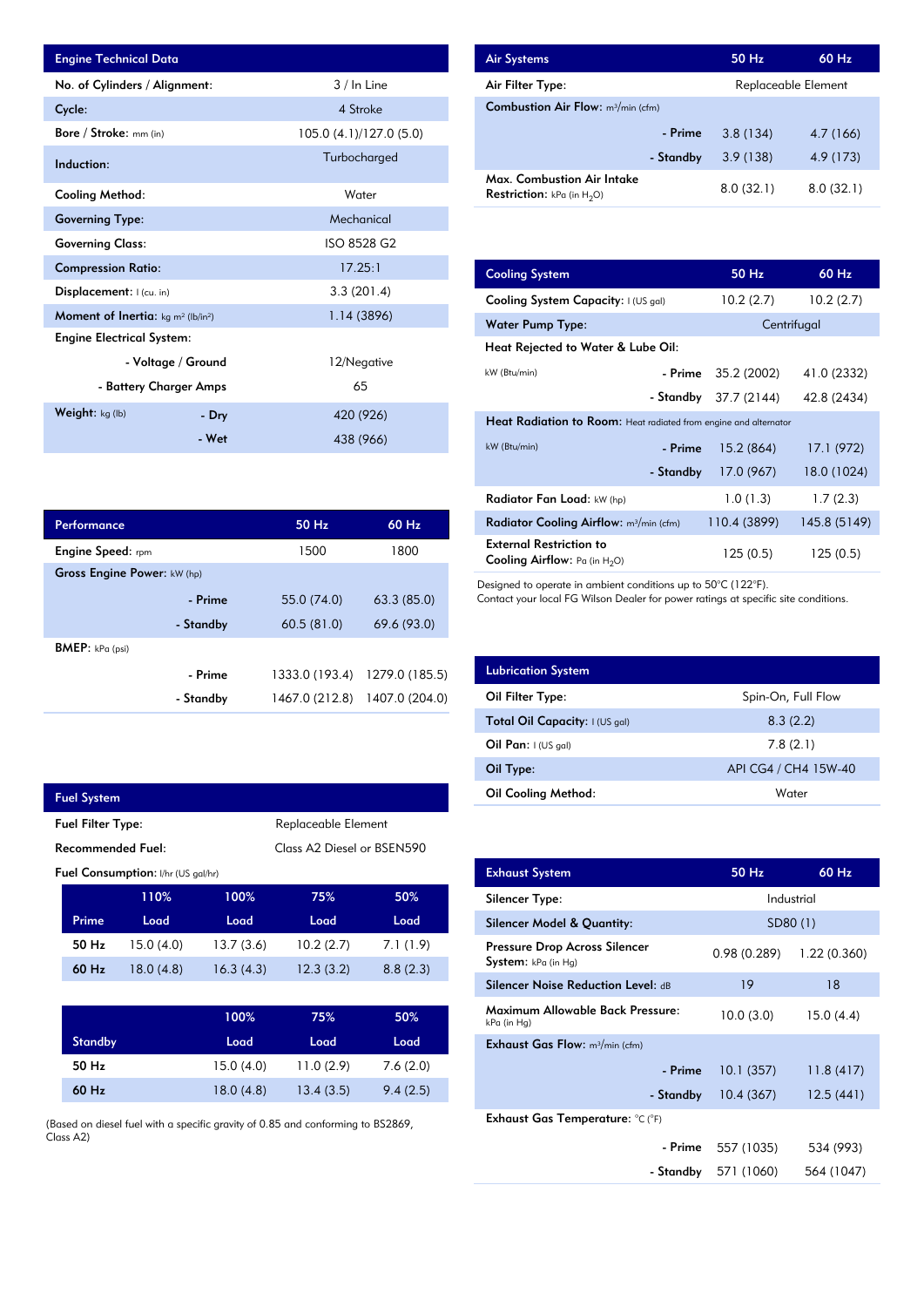| <b>Alternator Physical Data</b>   |                    |
|-----------------------------------|--------------------|
| Manufactured for FG Wilson by:    | Marelli            |
| Model:                            | <b>MJB 200 MA4</b> |
| No. of Bearings:                  |                    |
| <b>Insulation Class:</b>          | н                  |
| <b>Winding Pitch Code:</b>        | $2/3 - M0$         |
| Wires:                            | 12                 |
| <b>Ingress Protection Rating:</b> | IP <sub>23</sub>   |
| <b>Excitation System:</b>         | <b>SHUNT</b>       |
| <b>AVR Model:</b>                 | Mark V             |

| <b>Alternator Operating Data</b>          |                                                          |
|-------------------------------------------|----------------------------------------------------------|
| Overspeed: $r_{\text{pm}}$                | 2250                                                     |
| <b>Voltage Regulation:</b> (Steady state) | $+/- 1.0%$                                               |
| Wave Form NEMA $=$ TIF:                   | 50                                                       |
| Wave Form IEC $=$ THF:                    | 2.0%                                                     |
| <b>Total Harmonic content LL/LN:</b>      | 2.0%                                                     |
| Radio Interference:                       | Suppression is in line with European<br>Standard EN55011 |
| <b>Radiant Heat:</b> kW (Btu/min)         |                                                          |
| - 50 Hz                                   | 6.0(341)                                                 |
| - 60 Hz                                   | 7.0 (398)                                                |

| <b>Alternator</b><br><b>Performance Data:</b> |          |                                  | 50 Hz                |          |                      |                      | 60 Hz                    |                      |
|-----------------------------------------------|----------|----------------------------------|----------------------|----------|----------------------|----------------------|--------------------------|----------------------|
| Data Item                                     | 415/240V | 400/230V<br>230/115V<br>200/115V | 380/220V<br>220/110V | 220/127V | 480/277V<br>240/139V | 380/220V<br>220/110V | 240/120V<br>208/120V     | 440/254V<br>220/127V |
| <b>Motor Starting</b><br>Capability* kVA      | 74       | 74                               | 62                   | 87       | 62                   | 50                   | 50                       | 62                   |
| <b>Short Circuit</b><br><b>Capacity</b> %     |          |                                  |                      |          |                      |                      | $\overline{\phantom{a}}$ |                      |
| <b>Reactances: Per Unit</b>                   |          |                                  |                      |          |                      |                      |                          |                      |
| Xd                                            | 3.220    | 3.460                            | 3.830                | 2.860    | 3.310                | 3.660                | 4.410                    | 3.940                |
| X'd                                           | 0.280    | 0.300                            | 0.330                | 0.250    | 0.290                | 0.420                | 0.380                    | 0.340                |
| $X^{\mathrm{H}}$ d                            | 0.112    | 0.121                            | 0.134                | 0.100    | 0.116                | 0.169                | 0.154                    | 0.137                |

Reactances shown are applicable to prime ratings.

\*Based on 30% voltage dip at 0 power factor.

|          | Output Ratings Technical Data 50 Hz |        |            |          |
|----------|-------------------------------------|--------|------------|----------|
| Voltage  |                                     | Prime: |            | Standby: |
|          | <b>kVA</b>                          | kW     | <b>kVA</b> | kW       |
| 415/240V | 60.0                                | 48.0   | 65.0       | 52.0     |
| 400/230V | 60.0                                | 48.0   | 65.0       | 52.0     |
| 380/220V | 60.0                                | 48.0   | 65.0       | 52.0     |
| 230/115V | 60.0                                | 48.0   | 65.0       | 52.0     |
| 220/127V | 60.0                                | 48.0   | 65.0       | 52.0     |
| 220/110V | 60.0                                | 48.0   | 65.0       | 52.0     |
| 200/115V | 60.0                                | 48.0   | 65.0       | 52.0     |
|          |                                     |        |            |          |
|          |                                     |        |            |          |
|          |                                     |        |            |          |
|          |                                     |        |            |          |
|          |                                     |        |            |          |